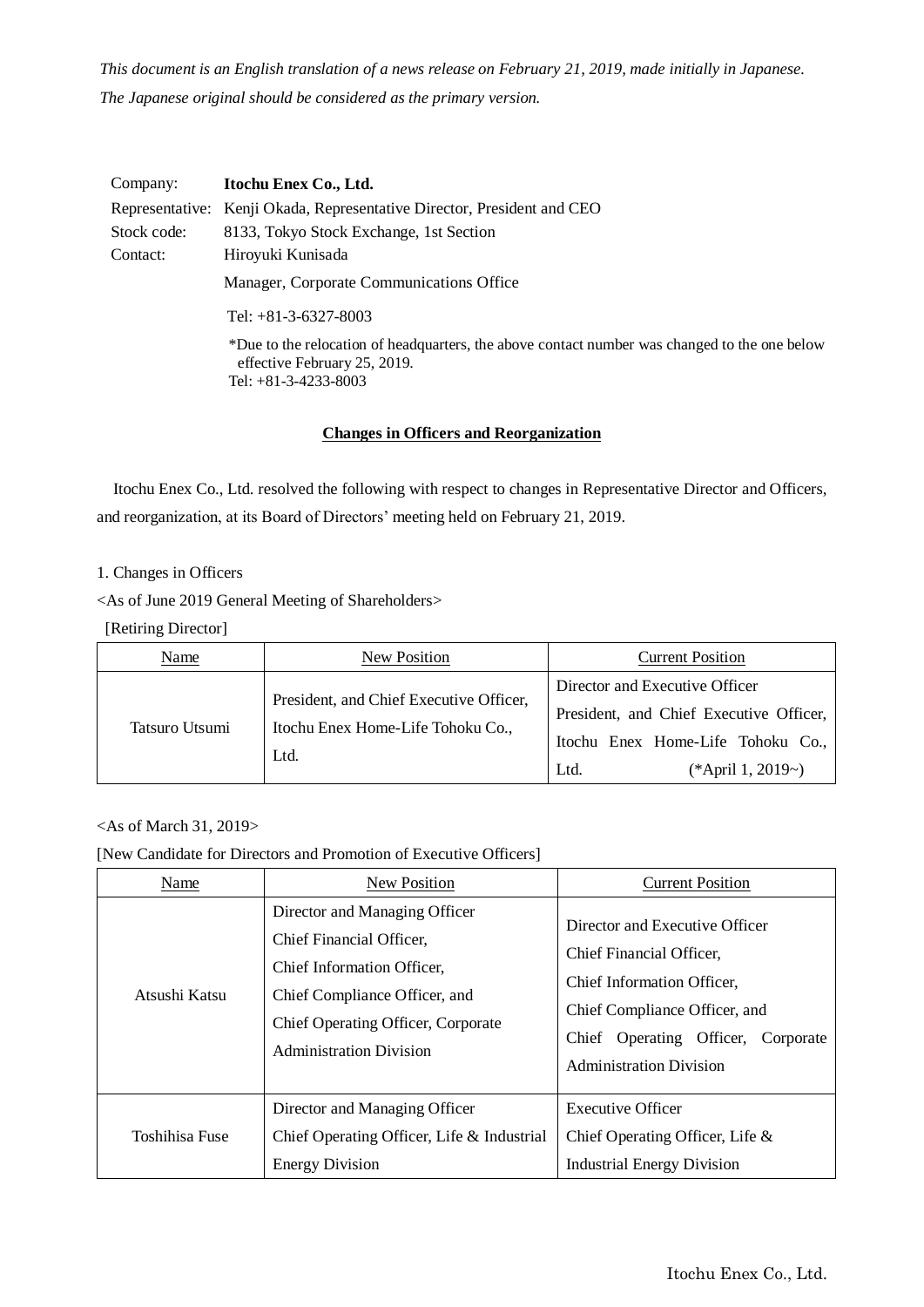|               | Director and Managing Officer            | <b>Executive Officer</b>            |
|---------------|------------------------------------------|-------------------------------------|
| Fumio Shimizu | Chief Operating Officer, Power & Utility | Chief Operating Officer, Power $\&$ |
|               | Division                                 | <b>Utility Division</b>             |

#### [Retiring Audit & Supervisory Board Member]

| Name             | New Position | <b>Current Position</b>          |
|------------------|--------------|----------------------------------|
| Satoshi Nakajima |              | Audit & Supervisory Board Member |

#### [New Candidate for Audit & Supervisory Board Member

| <u>Name</u> | New Position                     | <b>Current Position</b> |
|-------------|----------------------------------|-------------------------|
| Kenji Takai | Audit & Supervisory Board Member | __                      |

## <As of June 30, 2019>

## [Changes in Officer]

| Name          | New Position                          | <b>Current Position</b>                 |
|---------------|---------------------------------------|-----------------------------------------|
| Shigeru Kondo |                                       | Executive Officer                       |
|               | Executive Officer                     | Chief Operating<br>Officer.<br>Deputy   |
|               | Chief Operating<br>Officer.<br>Deputy | Home-Life Division.                     |
|               | Home-Life Division,                   | Manager, Planning $\&$<br>General       |
|               | General Manager, Planning &           | Administration Department, and          |
|               | Administration Department             | President, and Chief Executive Officer, |
|               |                                       | Itochu Industrial Gas Co., Ltd.         |

# 2. Reorganization

# <As of July 1, 2019>

[Details of reorganization]

Industrial Gas Department will be newly established according to succeed to the industrial gas sales business of our consolidated subsidiary, Itochu Industrial Gas Co., Ltd.\*

\* Company Split of Itochu Industrial Gas Co., Ltd.: refer to **Company Split of Subsidiary (Simple Absorption-type Company Split)**

(The new organization chart is shown on the following page.)